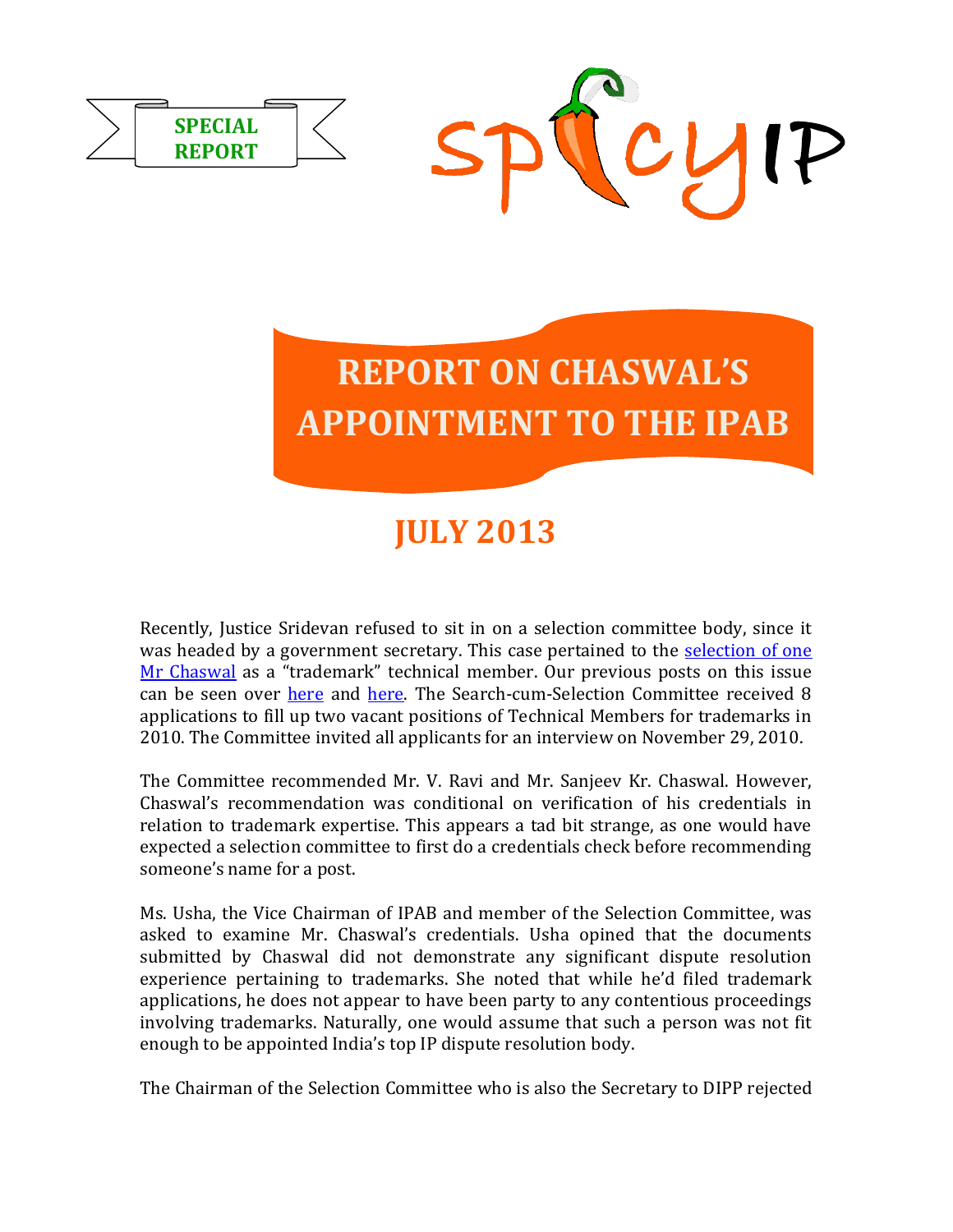## *SPECIAL REPORT* **CHASWAL'S APPOINMENT TO THE IPAB**

Chaswal's candidature based on Usha's report. Unhappy with the turn of events, Chaswal challenged the report before the Delhi high Court. A Single Judge of the High Court set aside Usha's findings as erroneous and directed the Government to forward Chaswal's name to ACC (Appointment Committee of Cabinets) to decide his appointment. The Single Judge followed the procedure laid down in an office memorandum of DoPT (under the Ministry of Personnel, Public Grievances and Pensions) dated July, 17, 2012, according to which the Ministry/Department is bound to accept all recommendations of the Selection Committee; if they wish to differ with any of the names recommend, they have to necessarily consult with the ACC.

The relevant portion is reproduced below:

*"..the panel recommended by the Committee will have to be accepted in toto by the Ministry/Department. Any deviation in such matters will require the prior approval of ACC."*

From a bare reading of the above guideline, it would appear that the judge wrongly relied on it. For the guidelines only come into play when the government ministry/department differs with any recommendations by the selection committee. If the selection committee itself finalizes its selection only after a "credentials check", it is unclear as to why the ACC needs to be involved at all. Unless of course, the selection committee was stupid enough to send the selected two names to the Ministry (with the credential verification of one of them still pending).

Interestingly, the Division Bench appears to have caught on to this procedural error in calling the ACC into play and directed the Selection Committee to re-examine the matter after taking into account Chaswals' complaint that Usha had not properly assessed his credentials. However, it wrongly assumes that the selection committee had called for verification of credentials from "another committee". From the facts, it is clear that the selection committee had only called for verification from one of its own members, namely Ms Usha.

Needless to say, a large part of Chaswals' challenge and the courts' time could have been saved if the selection committee had avoided this "curious" route of verification of credentials after selection!

Interestingly, the Division Bench permitted Chaswal to take a second bite at the cherry by making out a better case and furnishing more documents to prove his credentials. And with these additional documents, the selection committee reversed their earlier decision and found him suitable for appointment. We've not had access to these documents filed by Chaswal and are not clear whether they prove definitively that he was indeed involved significantly in contentious trademark matters, as would enable him to be a fit candidate for the post of TM technical member.